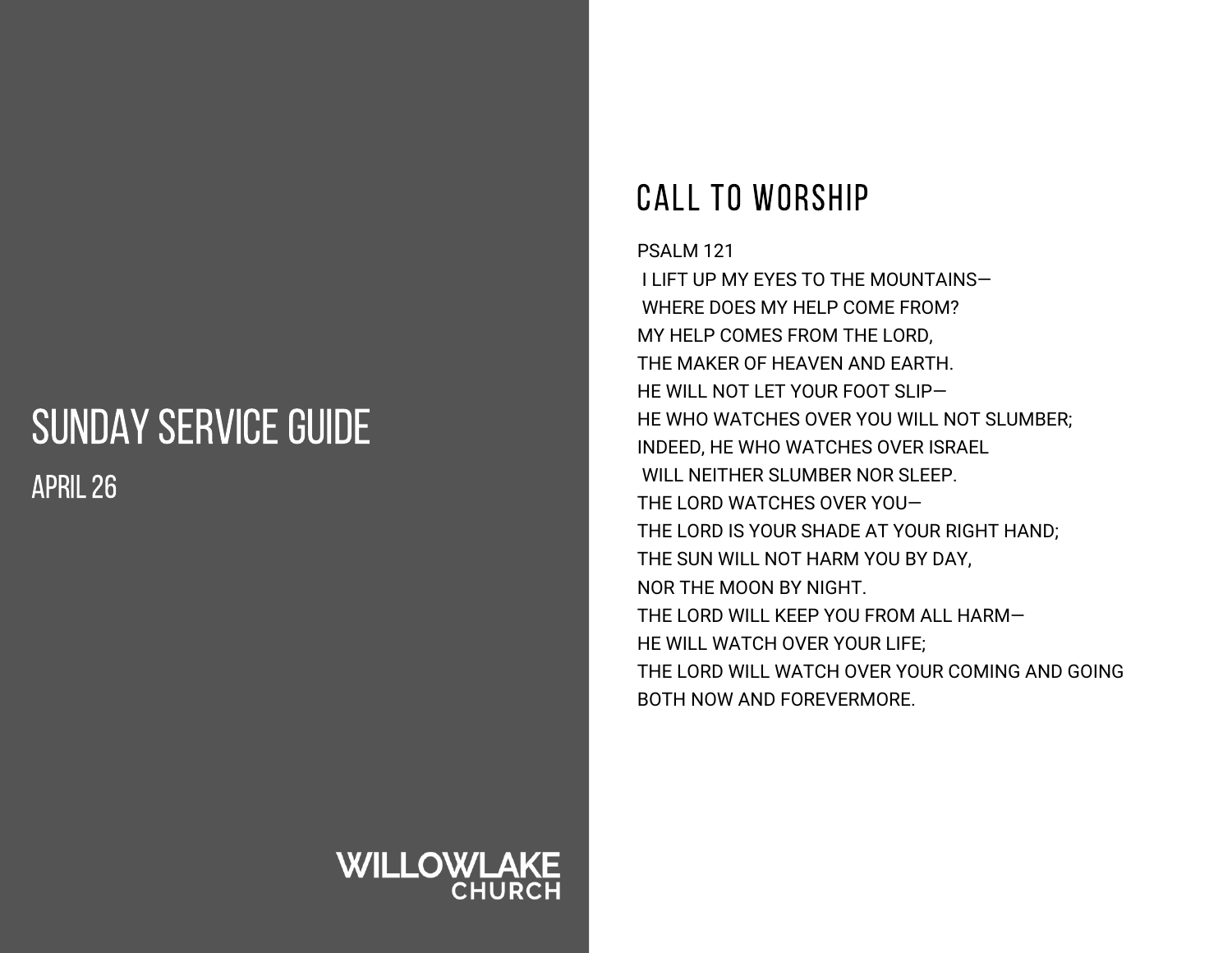## GOODNESS OF GOD

IN THE DARKNESS WE WERE WAITING I LOVE YOU LORD OH YOUR MERCY NEVER FAILS ME ALL MY DAYS I'VE BEEN HELD IN YOUR HANDS FROM THE MOMENT THAT I WAKE UP UNTIL I LAY MY HEAD I WILL SING OF THE GOODNESS OF GOD

ALL MY LIFE YOU HAVE BEEN FAITHFUL ALL MY LIFE YOU HAVE BEEN SO SO GOOD WITH EVERY BREATH THAT I AM ABLE I WILL SING OF THE GOODNESS OF GOD

I LOVE YOUR VOICE YOU HAVE LED ME THROUGH THE FIRE IN DARKEST NIGHT YOU ARE CLOSE LIKE NO OTHER I'VE KNOWN YOU AS A FATHER I'VE KNOWN YOU AS A FRIEND I HAVE LIVED IN THE GOODNESS OF GOD

YOUR GOODNESS IS RUNNING AFTER IT'S RUNNING AFTER ME YOUR GOODNESS IS RUNNING AFTER IT'S RUNNING AFTER ME WITH MY LIFE LAID DOWN I'M SURRENDERED NOW I GIVE YOU EVERYTHING YOUR GOODNESS IS RUNNING AFTER IT'S RUNNING AFTER ME

CCLI SONG # 7117726 BEN FIELDING | BRIAN JOHNSON | ED CASH | JASON INGRAM | JENN JOHNSON © 2018 ALLETROP MUSIC CCLI LICENSE # 141683 CHRIST BE ALL AROUND ME

AS I RISE STRENGTH OF GOD GO BEFORE LIFT ME UP AS I WAKE EYES OF GOD LOOK UPON BE MY SIGHT

AS I WAIT HEART OF GOD SATISFY AND SUSTAIN AS I HEAR VOICE OF GOD LEAD ME ON BE MY GUIDE BE MY GUIDE